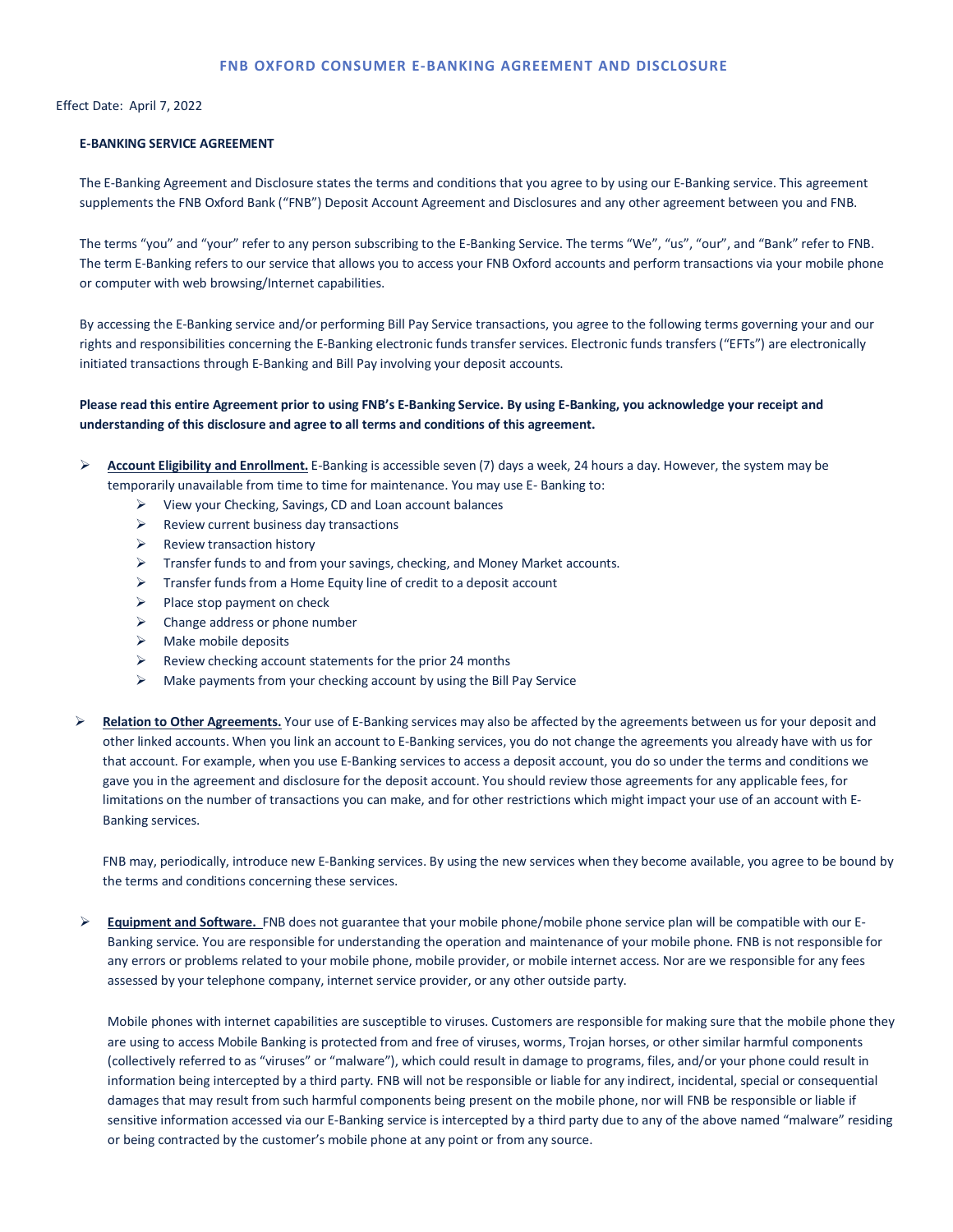#### **Your computer system requirements:**

 In order for you to access and retain records in connection with E-Banking Services from a computer, your system must meet the following requirements:

- A current web browser Microsoft Internet Explorer/Edge, Google Chrome, Apple Safari, etc.
- Access to a printer, or the ability to download information in order to keep copies for your records.
- Adobe Acrobat Reader– required to view account statement and check images. A free version is available at https://acrobat.adobe.com/us/en/acrobat/pdf-reader.html.

To print or download disclosures you must have a printer connected to your PC or sufficient hard-drive space to save the disclosure.

We are not responsible for errors or delays or your inability to access the service caused by your equipment. We are not responsible for the cost of upgrading your equipment to stay current with the services nor are we responsible, under any circumstances, for any damage to your equipment or the data resident therein.

 **Mail and Telephone Communications.** You may visit FNB at your normal banking location. We strongly discourage you from sending confidential account information to FNB via unsecured email. However, once you have logged into E-Banking Services you can send a secure message by clicking the message system link. For telephone and mail communications, please use the following:

| <b>Mail and Telephone</b>          |
|------------------------------------|
| <b>FNB Oxford Bank</b>             |
| <b>Attention: Customer Service</b> |
| 101 Courthouse Square              |
| <b>PO Box 847</b>                  |
| Oxford, MS                         |
| Phone: (662) 234-2821              |

➤ **E- Banking Service Limitations.** Transactions conducted via E-Banking are subject to all withdrawal and transfer limitations and excess activity charges described in the FNB Deposit Account Agreements Disclosures. Additionally, the following limitations on E-Banking transactions may apply:

 **Transfers.** You may make transfers to your other accounts as often as you like. Savings Account and Money Market Account transactions are no longer limited, however you may be subject to an excessive transaction fee after the first six transactions within the cycle. You may transfer up to the available balance in your account or up to the available credit limit on a line of credit at the time of the transfer, except as limited under this Agreement or your deposit or loan agreements. FNB reserves the right to refuse any transaction that would draw upon insufficient or unavailable funds, lower an account below a required balance, or otherwise require us to increase our required reserve on the account. FNB may set other limits on the amount of any transaction and you will be notified of those limits.

#### **Summary – Transfers**

Savings and Money Market Accounts may be subject to an excessive transaction fee after the first six transactions within the account cycle.

- **Processing of Transfer Request.** Transfers you submit from an account (Checking, Savings, Money Market, or Home Equity Line of Credit) are immediately reflected in your balances for that account. Transfers entered before the cut-off time of 5:00 PM on a bank business day are processed on that bank business day. Transfers entered after the cut-off time or on a bank holiday are processed on the next bank business day. All transfers are reflected on your statement with the calendar day they were processed.
- **Cut-off times for Crediting of Transfers.** The crediting of funds depends on the type of account you are transferring to and the daily cut-off time. E-Banking transfers to deposit accounts are immediately reflected in the account balance online and at ATMs. In order for transferred funds to be available to pay items that are processed against your account overnight (i.e. checks, direct debits), they must be entered before the cut-off time of 5:00 PM. To avoid possible insufficient funds or overdraft fees, please be sure to submit your transfers before the cut-off time.

Funds transferred as a payment to a Home Equity line of credit, installment loan or real estate loan before the cut-off time of 5:00 PM will be credited with the date the payment is made. To ensure crediting of payments for the same calendar day, please be sure to submit your transfers before the cut-off time.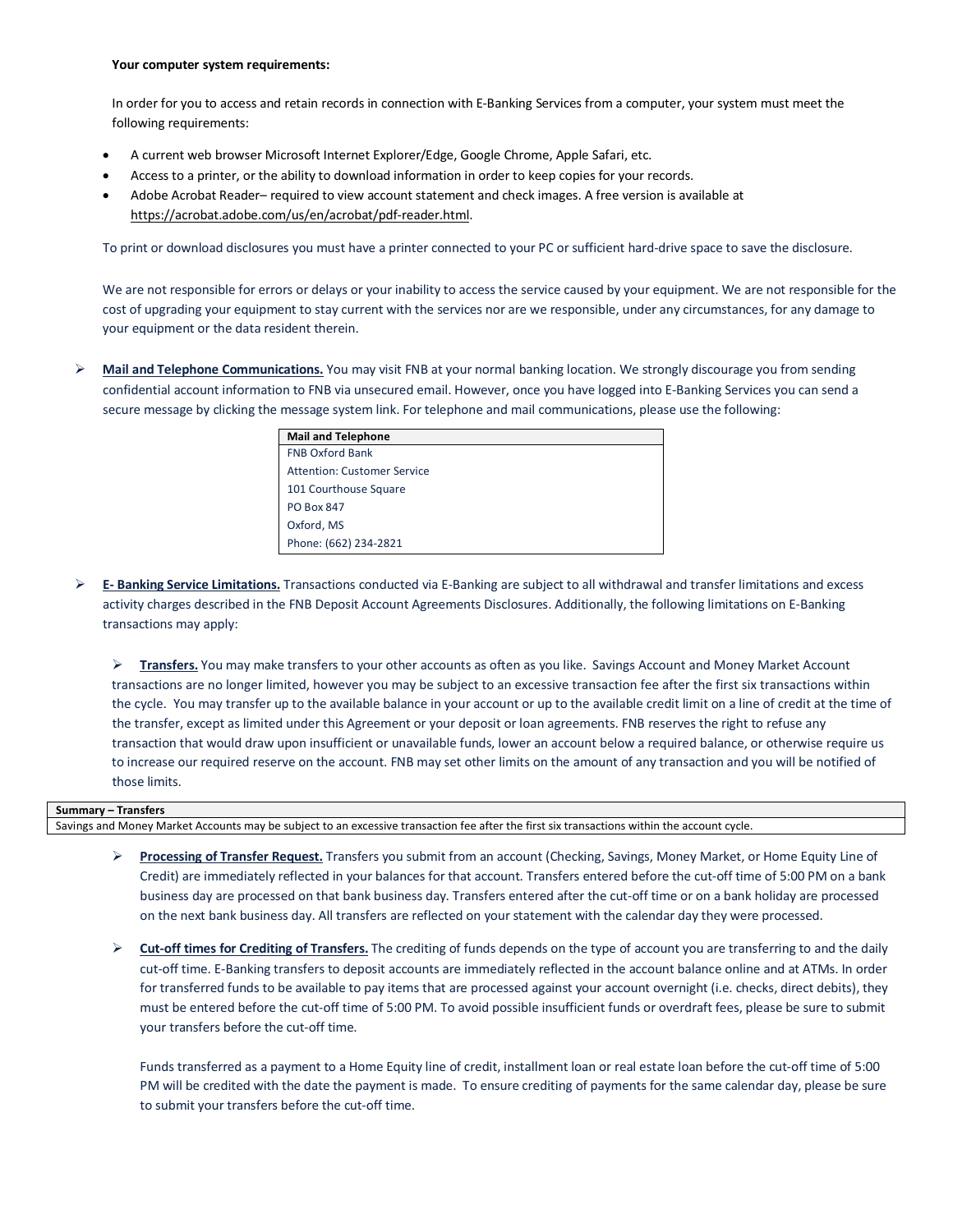- **Account Information.** The account balance and transaction history information may be limited to recent account information involving your accounts. Also, the availability of funds for transfer or withdrawal may be limited due to the processing time for any deposit transactions and our Funds Availability Policy.
- $\triangleright$  **Stop Payment.** You must make any stop payment order in the manner required by law and we must receive it in time to give us a reasonable opportunity to act on it before our stop payment cutoff time, which is 4:30 PM Monday – Thursday and by 5:00 PM on Friday for an E-Banking based Stop Payment Order. A stop payment order cannot be placed on Point-of-Sale (POS), Automated Teller Machine (ATM) or Automated Clearing House (ACH) transactions. To be effective, your stop payment order must precisely identify the check number, date, amount of the item and the payee.

You may stop payment on any item drawn on your account whether you sign the item or not, if you have an equal or greater right to withdraw from this account than the person who signed the item. A release of the stop payment request may be made only by the person who initiated the stop payment order.

Additional limitations on our obligation to stop payment are provided by law (e.g., we paid the item in cash or we certified the item).

| Summary - Transactions and Cut-off Times |                                                                                                                                               |  |
|------------------------------------------|-----------------------------------------------------------------------------------------------------------------------------------------------|--|
| <b>Transfer Requests</b>                 | Transfers entered before 5:00 PM will be processed that day. Transfers entered<br>after 5:00 PM will be processed the next bank business day. |  |
| <b>Stop Payments</b>                     | Stop payments must be made by 4:30 PM Monday – Thursday and by 5:00 PM on<br>Fridav                                                           |  |

## **Bill Pay Service Payments.**

## **How to Set Up Merchants/Payments**

When you sign onto the bill pay system you will establish your list of Merchants by selecting the Add button on the Set up Accounts and Payee screen. You may add a new fixed payment for any Merchant but only if they are on your authorized list of payees. If the Merchant is not set up for electronic payments, the service will generate a paper check for payment. The check will carry your account number and will clear directly through your account. A unique check number will appear on your statement for easy recognition. FNB reserves the right to refuse the designation of a Merchant for any reason. We are not responsible if a Bill Payment cannot be made due to incomplete, incorrect, or outdated information provided by you regarding a Merchant or if you attempt to pay a Merchant that is not on your Authorized Payee list.

#### **The Bill Paying Process**

We will process variable payments on the business day (generally Monday through Friday, except holidays) you designate the bill is to be processed, provided the payment request is received prior to the cut-off time set by us, which is currently 3:00 PM CST. Variable bill requests received after the business day cut off time, or at any time on a non-business day will be processed on the next business day. The Financial Institution reserves its right to change the cut-off time by giving you notice if it changes.

You must allow at least five (5) business days, prior to the due date, for each bill payment (recurring or variable) to reach the Merchant (It is the responsibility of the subscriber to schedule/activate recurring payments). Due to circumstances beyond our control, some Merchants take longer to post payments than others. We suggest sending your first payment eight (8) business days in advance of the Due Date. After your first payment has posted you will have a better understanding of how much time to allow for each Merchant.

You should select a Payment Date that is prior to any late date or grace period. If your actual Due Date falls on a non-business day you must select a Payment Date that is at least one business day before the actual Due Date.

When you have scheduled a payment, you authorize us to debit your Payment Account and remit funds on your behalf. You certify that your Payment Account is an account from which you are authorized to make payments and any payment you make will be debited from this account. You also authorize the credit of returned payments from using the Bill Pay Service.

The Bill Pay Service will incur no liability and a Service Guarantee shall be void if the Bill Pay Service is unable to complete any payments initiated because of any of the following:

1. You have not provided the Bill Pay Service with the correct payment account information, or the correct name, address, phone number, or account information for the Merchant upon initiation of the payment; and/or,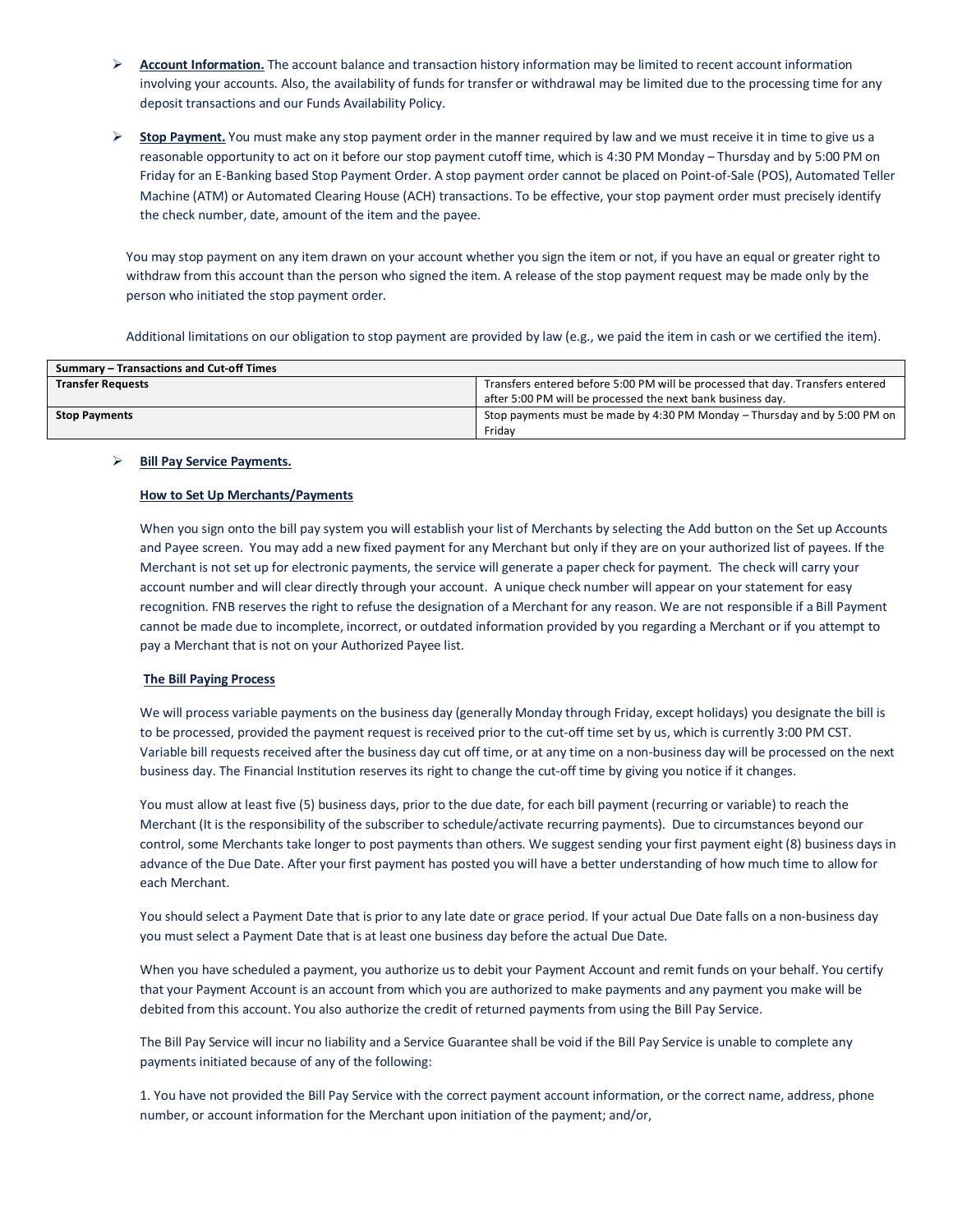2. Circumstances beyond the control of the Bill Pay Service (such as, but not limited to, fire, flood, or interference from an outside force) prevent the proper execution of the transaction and the Bill Pay Service has taken reasonable precautions to avoid those circumstances;

 3. The payment-processing center is not working properly and you know or have been advised by the Bill Pay Service about the malfunction before you execute the transaction;

You agree to have available and collected funds on deposit in the account you designate in amounts sufficient to pay for all Bill Payments requested, as well as, any other payment obligations you have to us. We reserve the right, without liability, to reject or reverse a Bill Payment if you fail to comply with this requirement or any other terms of this agreement. If you do not have sufficient funds in the Account and we have not exercised our right to reverse or reject a Bill Payment, you agree to pay for such payment obligations on demand. You further agree that we, at our option, may charge any of your accounts with us to cover such payment obligations.

The Bill Pay Service reserves the right to select the method in which to remit funds on your behalf to your Merchant.

Any Bill Payment can be changed or canceled, provided you access the Service prior to the cut-off time on the business day prior to the business day the Bill Payment is going to be initiated.

## **Returned Payments**

In using the Service, you understand that the Service and/or the United States Postal Service may return payments for various reasons, such as, but not limited to, the Service account number is not valid; the Service is unable to locate account; or Payee account is paid in full. The Service will use its best efforts to research and correct the returned payment, or void the payment and credit your Payment Account. You may receive notification from the Service.

#### **Fees**

The Bill Pay Service is free which includes the first 15 payments per month. Additional payments over 15 are \$0.85 per payment.

#### **Additional Charges for Customer requested Services and Other Items**

These charges will only be assessed if you request one or more of the services listed here. There will be NO Charge for any item if needed to correct a Bank error.

- \$1.00 Next Day Electronic Payments
- \$5.00 Same Day Electronic Payments
- \$30.00 Overnight Mail Paper Draft Payments
- \$30.00 Return Check due to Nonsufficient Funds
- \$30.00 Return for any other reason
- \$30.00 Return ACH due to Nonsufficient Funds
- \$30.00 Stop Payments (per item)
- \$25.00 Proof of Payment
- \$25.00 Claims Research by Provider
- \$25.00 Archive Retrieval Request

We reserve the right to charge you for research time involving payments no longer available in your screen history. You will be informed of any such charges before they are incurred.

Some Bill payments are processed by Electronic Fund Transfers (EFT). Please see the Electronic Fund Transfers Disclosure Statement included, or, received when you opened your account, which discloses important information concerning your rights and obligations**.**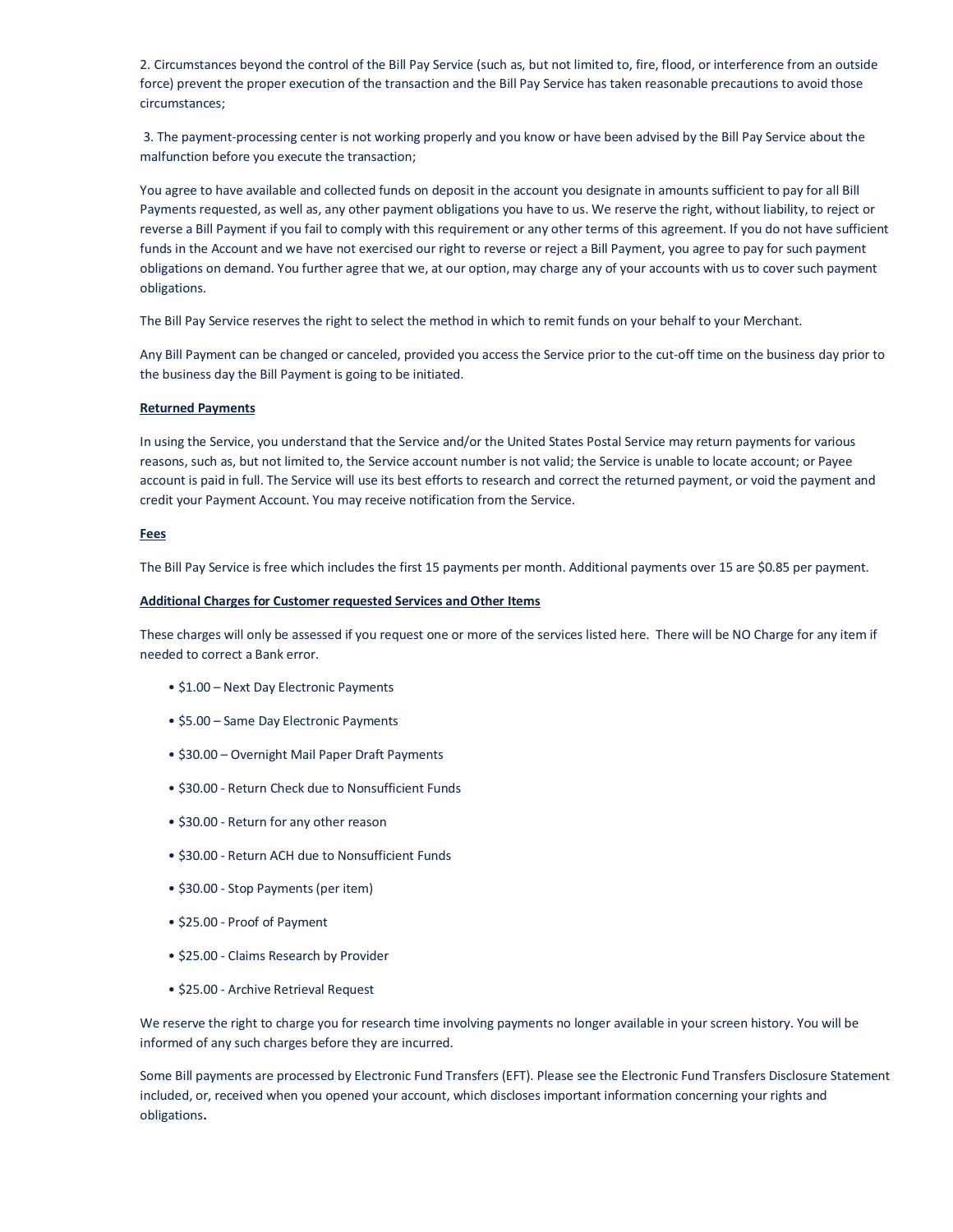**Security of Login Information.** You are responsible for keeping your login information private. This login information is confidential and should not be disclosed to third parties or recorded. You agree not to disclose or otherwise make your login information available to anyone not authorized by you to sign on your accounts. If you authorize anyone to use your login information, you understand that person may use the E-Banking service to review all of your account information and perform account transactions. Therefore, we are entitled to act on transaction instructions received using your login information, and you agree that the use of your login information will have the same effect as your signature authorizing transactions.

If you authorize anyone to use your login information that authority will be considered unlimited in amount and manner until you specifically revoke such authority by notifying FNB and change login information. You are responsible for any transactions made by such persons until you notify us that transactions and access by that person are no longer authorized and your login information is changed. If you fail to maintain or change the security of your login information, and FNB suffers a loss, we may terminate your electronic funds transfer and account services immediately.

- **Email and System Protection.** Identity theft and account hijacking are a focus of information security protection. FNB recommends protecting yourself and your information by following these suggestions, among others:
	- Do not send any confidential information via email including social security numbers, Access IDs, Passwords, account numbers, etc.
	- $\triangleright$  FNB will never ask for your password through an email
	- $\triangleright$  Install virus protection on your computer and update it on a regular basis
	- $\triangleright$  Do not use public computers to access E-Banking and other secure transaction sites
	- $\triangleright$  Avoid using unsecured wireless connections when accessing E-Banking and other secure transaction sites
- **Customer Liability Applicable Only to Consumer and Sole Proprietor Accounts.** You are responsible for all transfers you authorize using the E-Banking Service under this Agreement. If you permit other persons to use your login information, you are responsible for any transactions they authorize or conduct on any of your accounts. However, tell us at once if you believe anyone has used your login information and accessed your accounts without your authority. Telephoning is the best way of keeping your possible losses down. If your statement shows transactions that you did not make, tell us at once. We must hear from you no later than 60 days after we sent you the FIRST statement on which the error or problem appeared. You may be liable for the full amount of the loss on transactions that occur, if we are notified after the 60 day notification period, and if we can prove that we could have stopped someone from making unauthorized EFT trasnactions. If a good reason (such as a hospital stay) kept you from telling us, we may extend the time periods. This applies only to electronic funds transfers that debit or credit you checking or savings accounts and are subject to the Federal Reserve Board's Regulation E. We may, when applicable, rely on any exceptions to the provisions in this section that are contained in Regulation E.

| Summary – Customer Liability Applicable Only to Consumer and Sole Proprietor Accounts                                                  |
|----------------------------------------------------------------------------------------------------------------------------------------|
| You are responsible for all transfers you authorize using E-Banking.                                                                   |
| You are responsible for any transactions conducted using E-Banking by persons you have permitted to use your login information         |
| We must hear from you no later than 60 days after we sent the FIRST statement on which a problem or error appeared                     |
| You are may be liable for the full amount of loss on transactions that occur, if we are notified after the 60 day notification period. |
|                                                                                                                                        |

**Business Days.** Our Business days are Monday through Friday. Bank holidays are not included.

- **►** Fees and Charges. There is no fee for using FNB E-Banking; however all other fees associated with your accounts apply. From time to time, the charges may be changed. We will notify you of any changes as required by law. Standard text messaging rates and other taxes and additional fees from your mobile phone service provider may apply when using E-Banking. Check with your mobile phone service provider for more information on fees.
- **Transaction Documentation and statements.** Transfers and withdrawals transacted through E-Banking will be recorded on your periodic statement. You will receive a statement monthly. For Electronic Statements (eStatements) you will receive an email notification that your statement is ready for review through E-Banking. Simply log in to E-Banking to review and retrieve your eStatement.
- **Account Information Disclosure.** FNB will maintain the confidentiality and privacy of your account information in accordance with our privacy policy as stated on our web site at https://www.fnboxford.com. However, we will disclose information to third parties about your account or the transfers you make in the following limited circumstances: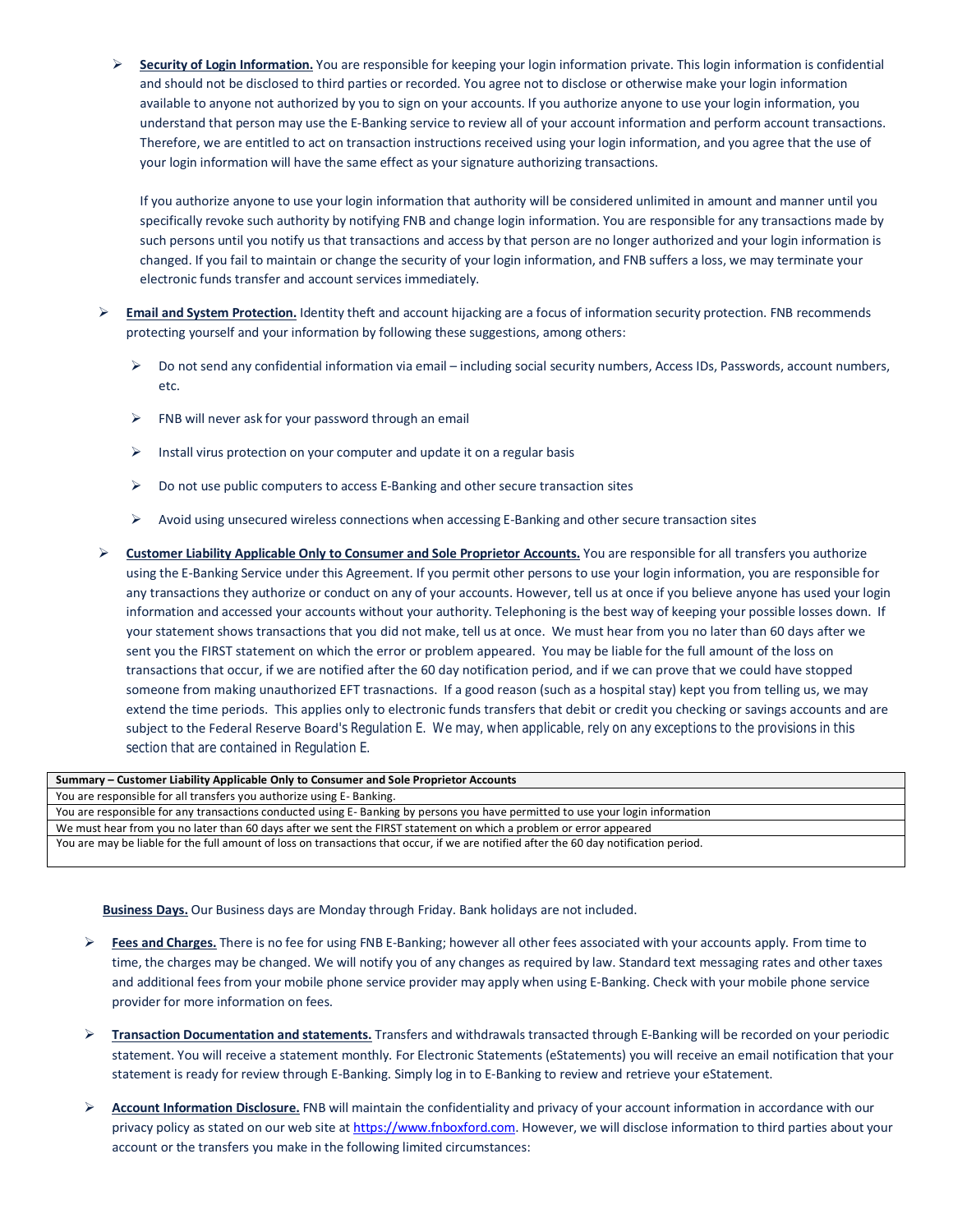- $\triangleright$  When it's necessary for completing transfers or bill payments, or to investigate or resolve a problem related to a transfer or payment.
- $\triangleright$  To verify the existence and condition of your account for a third party, such as a credit bureau or merchant.
- $\triangleright$  To comply with a government agency, court order or the request of a federal regulator; or
- $\triangleright$  If you give us your written permission.
- **Limitation of Liability for E-Banking Services.** If we do not complete a transfer to or from your account on time or in the correct amount according to our agreement with you, we may be liable for your losses or damages. Our sole responsibility for an error in a transfer will be to correct the error and in no case will we be liable for any indirect, special, incidental, or consequential damages. In states that do not allow the exclusion or limitation of such damages, our liability is limited to the extent permitted by applicable law. FNB will not be liable for the following:
	- $\triangleright$  If, through no fault of ours, you do not have enough money in your account to make the transfer, your account is inactive, or the transfer would exceed the credit limit on your line of credit, if applicable.
	- $\triangleright$  If your mobile phone or computer fails or malfunctions, or the mobile phone Internet service, or FNB computer system was not properly working and such problem should have been apparent when you attempted such transaction.
	- $\triangleright$  If circumstances beyond our control (such as fire, flood, telecommunication outages or strikes, equipment or power failure) prevent making the transaction.
	- $\triangleright$  If the funds in your account are subject to an administrative hold, legal process or other claim.
	- $\triangleright$  If you have not given FNB complete, correct and current instructions so FNB can process a transfer.
	- $\triangleright$  If, through no fault of ours, a Bill Pay transaction or funds transfer transaction does not reach a particular payee due to changes in the payee address, account number or otherwise; the time you allow for payment delivery was inaccurate; or the payee failed to process a payment correctly, or in a timely manner, and a fee, penalty, or interest is assessed against you.
	- $\triangleright$  If the error was caused by a system beyond FNB's control such as telecommunications system, an Internet service provider, any computer virus or problems related to software not provided by FNB.
	- $\triangleright$  If there are other exceptions as established by FNB.
- **Termination of E-Banking Services.** We reserve the right to terminate the E-Banking Service, in whole or in part, at any time with or without cause and without prior written notice. In the event, or in the event that you give us a termination notice, we may (but are not obligated to) immediately discontinue making previously authorized transfers, including recurring transfers and any other transfers that were previously authorized but not yet made. We also reserve the right to temporarily suspend the Services in situations deemed appropriate by us, in our sole and absolute discretion, including when we believe a breach of system security has occurred or is being attempted. We may consider repeated incorrect attempts to enter your login information as an indication of an attempted security breach. Termination of the Services does not affect your obligations under this agreement with respect to occurrences before termination. In addition, we reserve the right to terminate the service if you fail to use the service for more than six months.

You can terminate this Agreement by notifying us in writing or by telephone. Termination of service will be effective the first business day following receipt of your written notice. Termination of this Agreement will not affect the rights and responsibilities of the parties under this Agreement for transactions initiated before termination. This cancellation applies to your E- Banking services and does not terminate any of your other accounts with FNB.

**EXECT** Notices. FNB reserves the right to change the terms and conditions upon which this service is offered. FNB will notify you at least thirty (30) days before the effective date of any change, as required by law. Any change in terms will also be published on-line.

## **Summary – E-Banking Notices**

You will be notified at least 30 days before the effective date of any change to the terms and conditions of E-Banking

- **Error Resolution Notice Applicable Only to Consumer and Sole Proprietor Accounts.** In case of errors or questions about your electronic transfers, call (662) 234-2821 or write to FNB Oxford Bank, P.O. 847, Oxford, MS 38655, as soon as you can if you think your statement or receipt is wrong or if you need more information about a transfer listed on the statement or receipt. We must hear from you no later than 60 days after we sent the FIRST statement on which the problem or error appeared.
	- $\triangleright$  Tell us your name and account number (if any).
	- $\triangleright$  Describe the error or the transfer you are unsure about, and explain as clearly as you can why you believe it is an error or why you need more information.
	- $\triangleright$  Tell us the dollar amount of the suspected error.

If you tell us orally, we may require that you send us your complaint or questions in writing within 10 business days. We will determine whether an error occurred within 10 business days after we hear from you and will correct any error promptly. If we need more time, however, we may take up to 45 days to investigate your complaint or questions. If we decide to do this, we will credit your account within